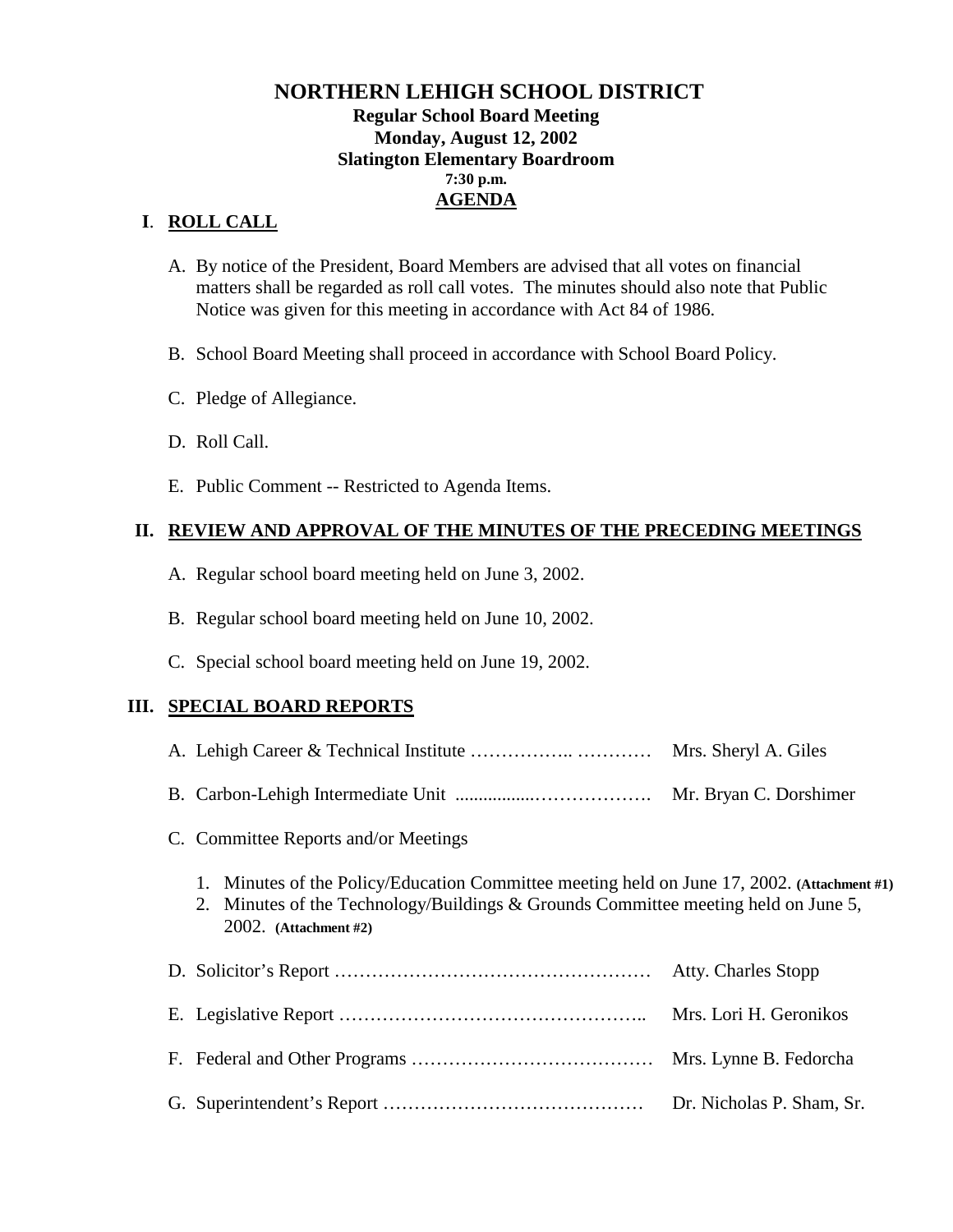H. An Executive Work Session will be held at 7:00 p.m. preceding the meeting to discuss personnel and negotiations issues.

#### **IV. PERSONNEL**

- A. Nominations for Appointment
	- 1. Instructional

| a. Anthony A. Jordan   | <b>New Position</b>                                     |
|------------------------|---------------------------------------------------------|
| Assignment:            | Technology Education Teacher in the                     |
|                        | Senior High School Teaching Technology Education        |
| Salary:                | $$35,200.00*$ (Appendix A – Step 1-Bachelors on the     |
|                        | 2001-2002 Collective Bargaining Agreement Salary        |
|                        | Schedule)                                               |
| <b>Effective Date:</b> | <b>August 26, 2002</b>                                  |
|                        |                                                         |
| b. Brenda V. Booz      | New Position                                            |
| Assignment:            | One-Quarter Home Economics Teacher                      |
|                        | Teaching Home Economics in the Senior High School       |
| Salary:                | $$8,800.00*$ (pro-rated) (Appendix A – Step 1-Bachelors |
|                        | on the 2001-2002 Collective Bargaining Agreement        |
|                        | Salary Schedule)                                        |
| <b>Effective Date:</b> | <b>August 26, 2002</b>                                  |
|                        |                                                         |

\*Salary will be adjusted to reflect the terms and conditions of the new collective bargaining agreement when reached.

#### 2. Non-Instructional

| a. Dennis J. Foberg*<br>Assignment:<br>Salary: | (Pending Verification Of Clearances)<br>Custodian $-3:00$ p.m. to 11:30 p.m.<br>Slatington Elementary School, replacing Todd Green,<br>who was administratively transferred to Peters<br>Elementary School, as a result of the retirement of<br>Marvin Mantz.<br>\$8.25 Per Hour/8Hours Per Day/5 Days Per Week |
|------------------------------------------------|-----------------------------------------------------------------------------------------------------------------------------------------------------------------------------------------------------------------------------------------------------------------------------------------------------------------|
| <b>Effective Date:</b>                         | September 11, 2002                                                                                                                                                                                                                                                                                              |

\*He will serve a 60-day probationary period.

B. Approve the request of Mr. David Papay to be administratively transferred to the position of transition assistant principal working two-thirds of the day in the middle school and one third of the day in the senior high school (responsible for  $9<sup>th</sup>$  grade) for the 2002-2003 school year.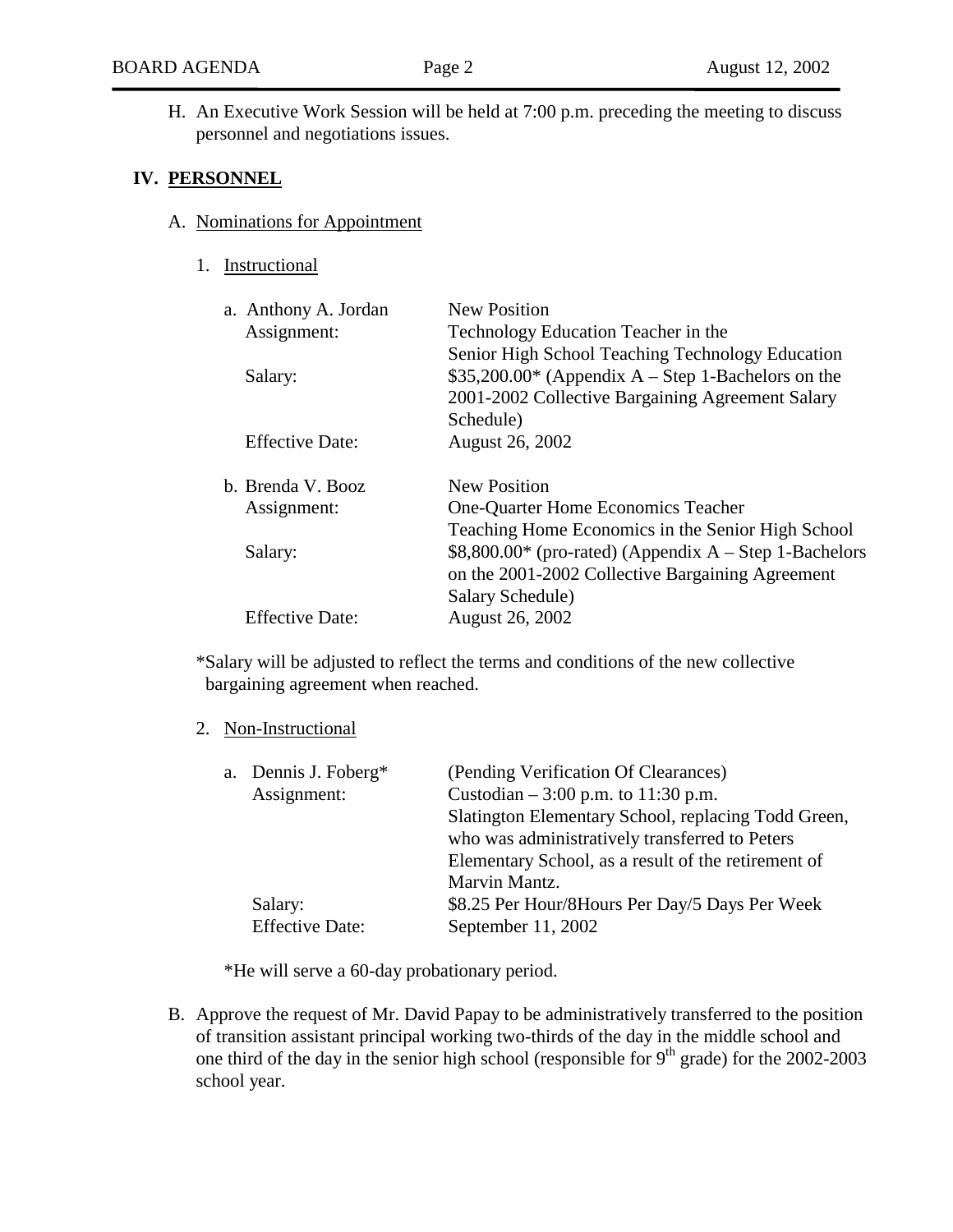- C. Approve to administratively transfer Dr. Linda Marcincin to the senior high school as the fulltime assistant principal for the 2002-2003 school year.
- D. Approve the request of Susanne Hegedus, Slatington Elementary kindergarten teacher, to take a Child Rearing Leave of Absence during the 2002-2003 school. Barring any unforeseen complications, she is requesting permission to begin using her sick days on December 3, 2002, the day school resumes after Thanksgiving break, and begin her leave upon the exhaustion of her 24 remaining sick days or on or about January 13, 2003. She plans on returning for the beginning of the 2003-2004 school year.

#### E. Substitutes

1. Instructional

Approve the following substitute teachers for the 2002-2003 school year at the substitute teacher rates of \$70.00 for 1-10 non-consecutive days; \$80.00 for 11-20 non-consecutive days; and \$90.00 for 21+ non-consecutive days:

 Margaret Boyle – Early Childhood Angela Friebolin – Biology Lisa Hohenshilt – Social Studies Mary Ann Levendusky – Elementary Jonathan Paney – Math Diane Saeger – Elementary/Early Childhood Julie Smith – Elementary K-6 Rocatta Tait -- Elementary Julia Witmer – Chemistry Brenda Booz – Home Economics K-12

- 2. Non-Instructional
	- a. Approve to employee the following substitute instructional aides/secretary for the 2002-2003 school year at the substitute rate of \$7.25 per hour:

Jared Case – Instructional Aide Karen DeLong – Instructional Aide Jill Hontz – Instructional Aide/Secretary Connie Kistler – Instructional Aide Robin Pristash – Instructional Aide Matthew Rabenold – Instructional Aide Angela Shoemaker – Instructional Aide

b. Approve to employee the following substitute cafeteria workers for the 2002- 2003 school year at the substitute rate of \$7.25 per hour: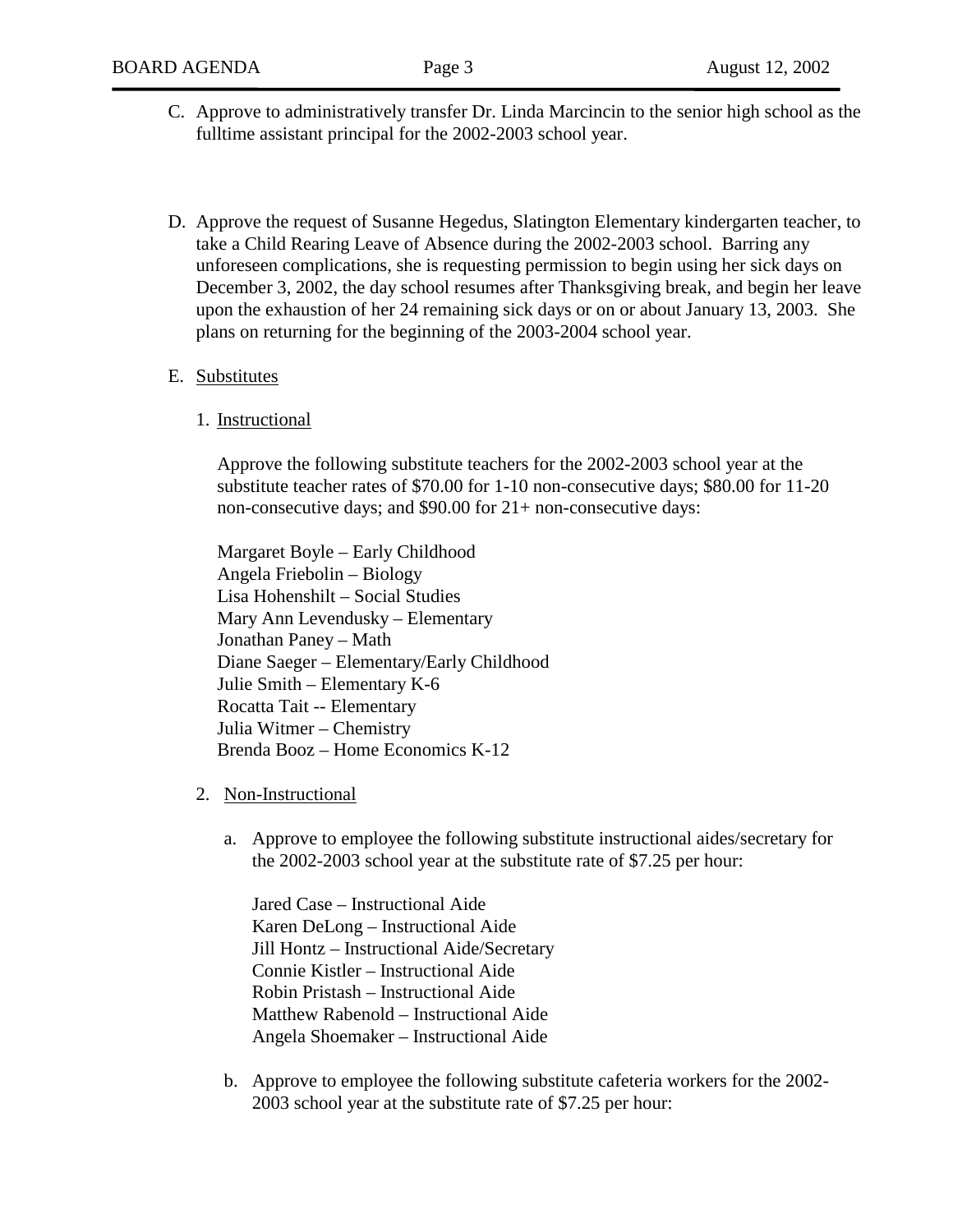Robyn Pristash

c. Approve to employee the following substitute custodians for the 2002-2003 school year at the substitute rate of \$7.25 per hour:

Dennis J. Foberg

- F. Approve merit increases for school administrators, as recommended by the Superintendent, for the 2002-2003 school year, to concur with the current Act 93 Administrative Compensation Plan. These increases will be retroactive to July 1, 2002**. (Attachments For Board Members Only)**
- G. Substitute Teacher Caller

Approve to employ Mrs. Janice Hofmann as an independent contractor for the purpose of calling substitutes for the 2002-2003 school year at a stipend to be determined when the 2002-2003 Auxiliary Salary Schedule is approved. It is also recommended to authorize the superintendent to execute an agreement between the Northern Lehigh School District and Mrs. Hofmann.

H. Saturday Detention Monitor

Appoint Patricia Eby-Manescu as Secondary Saturday Detention Monitor for the middle and senior high schools for the 2002-2003 school year, working alternate Saturdays, for three hours from 8:30 a.m. to 11:30 a.m. throughout the 2002-2003 school year that warrants detention coverage. Salary will be \$50.00 for each Saturday worked.

I. Electronic Learning Facilitators

Approve the following individuals as Electronic Learning Facilitators (E.L.F.'s) for the 2002-2003 school year and on an as-needed basis during summer vacation. Compensation for elementary and secondary E.L.F.'s is \$2685.00 per school year

 Amanda Glassic – Peters Elementary Jane Kutney – Slatington Elementary Robert Hicks – Middle School

J. Middle School Co-Curricular Appointment For 2002-2003

Mathcounts Advisor – Hali Kuntz -- \$365.00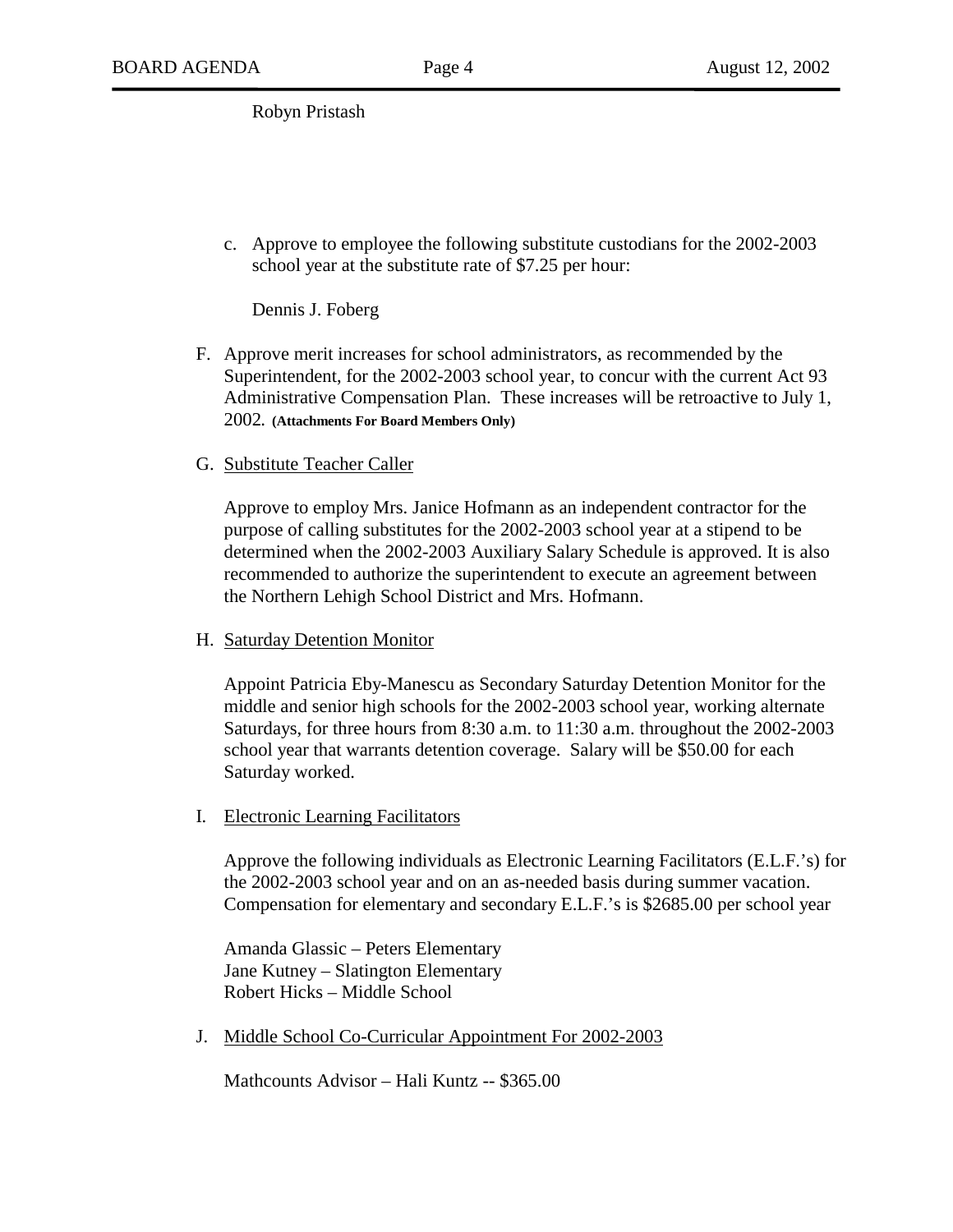K. Change In Teaching Assignments (Information Only)

| <b>Teacher</b> | <b>Old Assignment</b>        | <b>New Assignment</b>               | Replacing                 |
|----------------|------------------------------|-------------------------------------|---------------------------|
| Ellen Yenser   | Middle School Emotional      | High School Emotional Kristie Croll |                           |
|                | Support                      | Support                             |                           |
| Kristie Croll  | <b>High School Emotional</b> | <b>High School Learning</b>         | Replacing Jack            |
|                | Support                      | Support                             | Posegay who retired       |
| Andrea Edmonds | <b>Peters Elementary</b>     | <b>High School Learning</b>         | Cassandra Frantz who      |
|                | Learning Support Grade 6     | Support                             | resigned                  |
| Susan Beil     | Peters Elementary IST        | <b>Peters Elementary</b>            | Andrea Edmonds who        |
|                | and half-time kindergarten   | <b>Learning Support</b>             | transferred to the high   |
|                | teacher                      | Grade 6                             | school                    |
| Kelly Kromer   | <b>Slatington Elementary</b> | <b>Slatington Elementary</b>        | Ellen Drake who           |
|                | Grade 3                      | Grade 6                             | transferred to the        |
|                |                              |                                     | middle school             |
| Shawn Green    | <b>Peters Elementary</b>     | <b>Peters Elementary</b>            | Mary Anne Shafer          |
|                | Grade 4                      | Grade 6                             | who transferred to the    |
|                |                              |                                     | middle school             |
| Amanda Glassic | <b>Peters Elementary</b>     | <b>Peters Elementary</b>            | Donna Marushak who        |
|                | Grade 3                      | Grade 6                             | transferred to the middle |
|                |                              |                                     | school                    |
| Gail Lafferty  | <b>Slatington Elementary</b> | <b>IST Split Between</b>            | Sue Beil IST              |
|                | <b>IST</b>                   | Slatington & Peters                 | Assignment at Peters      |
|                |                              | Elementary                          |                           |

# **V. POLICY**

- A. Approve to appoint Mrs. Lynn B. Fedorcha, Administrative Assistant, as the Title IX, Section 504 and Title VI Compliance Officer for the Northern Lehigh School District for the 2002-2003 school year.
- B. Approve the Northern Lehigh High School Student Activities Fund Statement for the month of July 2002. **(Attachment #3)**
- C. Conferences

 Approve the request of Lori Geronikos to attend the Pennsylvania School Boards Association "School Leadership Conference 2002" in Hershey, PA on October 4, 2002. Expenses include \$149.00 for registration.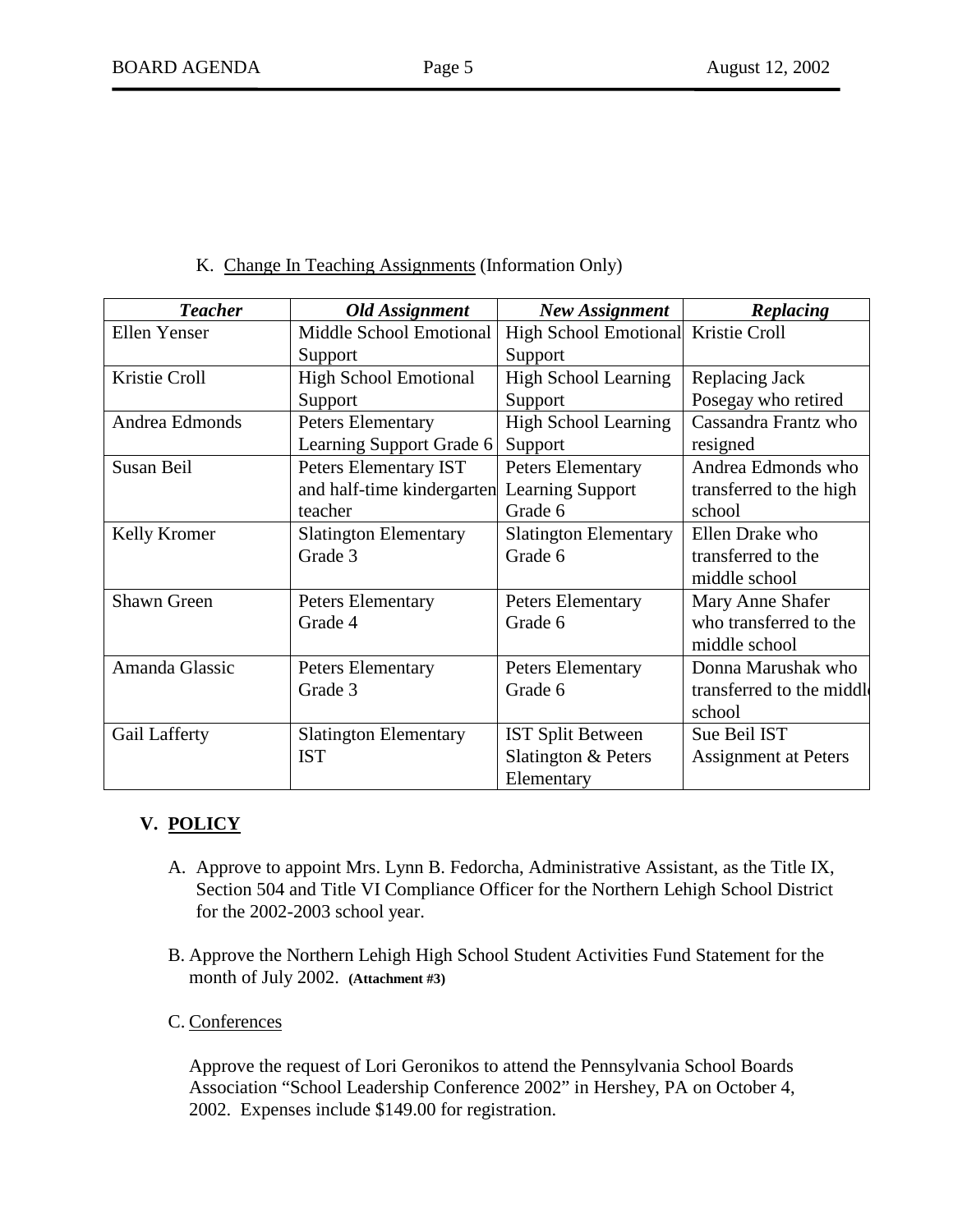#### **VII. CURRICULUM AND INSTRUCTION VIII. OLD BUSINESS**

#### **VIII. NEW BUSINESS**

### **IX. FINANCIAL**

- A. Approve payment of General Fund bills for the month of July 2002.
- B. Next Day Hardware Maintenance Program

Approve to enter into a one-year Next Day Hardware Maintenance Program through Corporate Networking Inc. at a cost of \$5529.00, a decrease of \$2991.00, effective July 1, 2002 and ending on June 30, 2003. **(Attachment #4)**

- C. Approve the replacement of the High School Lobby Roof using the Pennsylvania Education Joint Purchasing Council. Allentown Roofing will do replacement of the roof in conjunction with TREMCO. Funding for the project will come from the 2001 AA Extended Funding Bond and the cost is to be \$169,269.33. **(Attachment #5)**
- D. Approve the purchase Ethernet switches for the Peters and Slatington Elementary schools from Corporate Networking, Inc. of Worcester, PA not to exceed \$40,000. Funds to be taken from the 2001AA bond.
- E. Approve year-end budgetary transfers as listed on **attachments #6**. Please note that almost all budgetary transfers are within the same function, and are only necessary for the school district to be in compliance with the first year increased coding complexity of the "Your School Your Money and Spending Analysis Model" YSYM/SAM.
- F. Information Only: **Attachment #7** consists of a copy of the Capital Reserve #1 Fund Receipts, Expenditures, and Cash Balances.
- G. Approve a \$16,043.88 real estate tax refund for the 2001-2002 school year to Stanwood Mills, Lcida C-o John A. Shulman, T/a Jas Realty, PO Box 195, Slatington, PA 18080-0195. Tax parcel ID 18-02-B06SE3B-011-001. Stanwood Mills incorrectly paid real estate tax for the 2001-2002 school year even though they were awarded KOZ status and should not have paid. As a result of the KOZ Program, the assessed value of the property is reduced from \$382,150 to \$-0-. **(Attachment #8)**
- H. Approve the 2001-2002 and the 2002-2003 listing of delinquent real estate parcels that will be submitted to Northampton County Tax Claim Unit to determine the total upset sales price of parcels that will be sold on September 9, 2002. Properties that are delinquent greater than two years are subject to this provision. **(Attachment #9)**